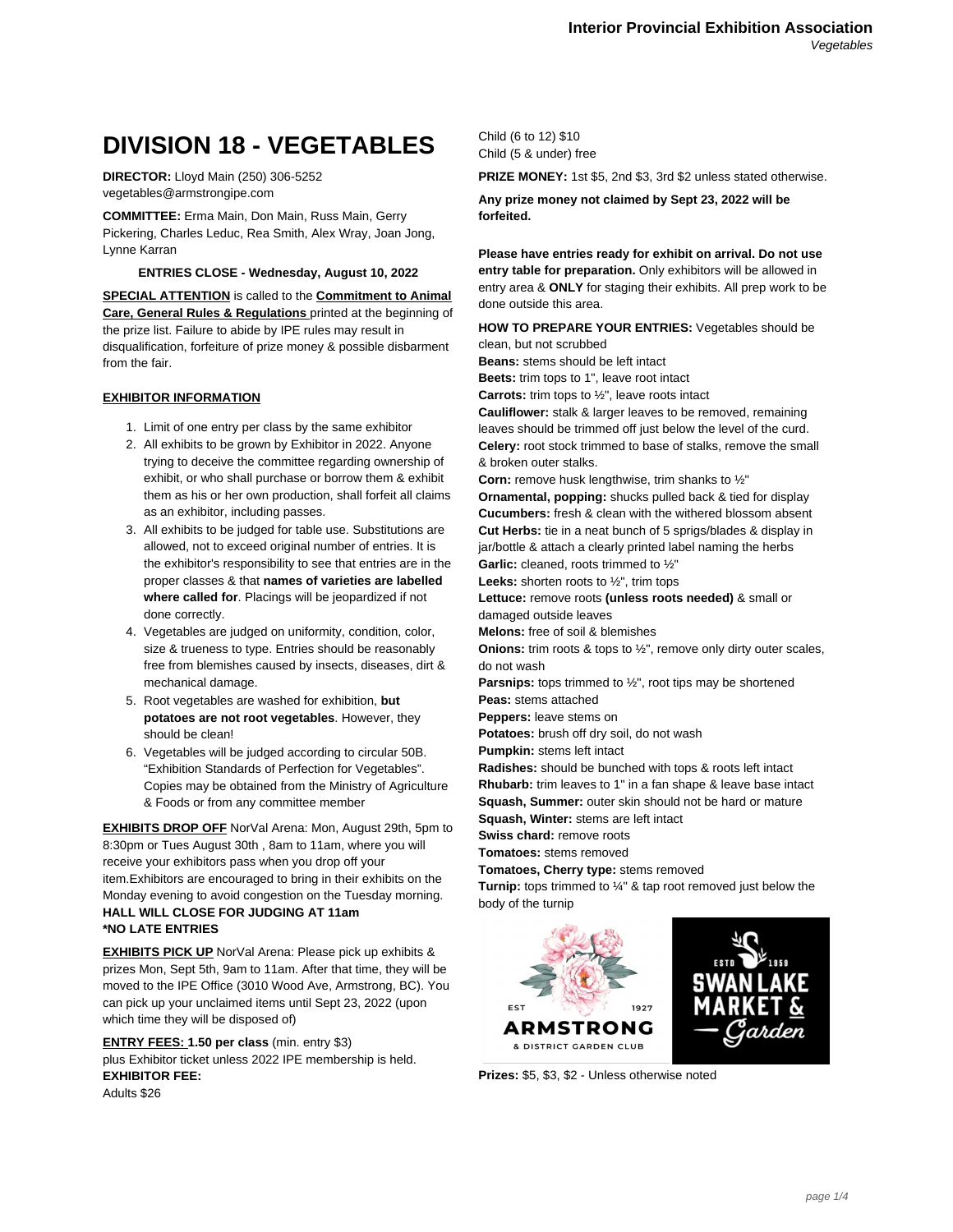## **Beans:**

Swan Lake Fruit Stand Special Best Exhibit of Beans \$10

- 1. Beans, bush, 12 pods, any colour
- 2. Beans, pole, 12 pods
- 3. Beans, any other variety, 12 pods

# **Beets:**

- 4. Beets, 5 roots, table globe
- 5. Beets, 5 roots, table long

## **Broccoli:**

6. Broccoli, 2 bunches, approx. 7" in length

## **Cabbage:**

Swan Lake Fruit Stand Special Best Exhibit of Cabbage \$10

- 7. Cabbage, 2 heads, red
- 8. Cabbage, 2 heads, winter **Prizes:** \$7 and \$7, \$4 and \$4, \$3 and \$3
- 9. Cabbage, 2 heads, any other variety, must be named
- 10. Chinese stir fry vegetable collection, any 3 vegetables used in stir fry, 2 of each variety, must be named & displayed

# **Carrots:**

Swan Lake Fruit Stand Special Best Exhibit of Carrots \$10

- 11. Carrots, 5 roots, first time Exhibitor, any variety named
- 12. Carrots, 5 roots, short table type, not over 4"
- 13. Carrots, 5 roots, table half long, pointed root not over 7" **Prizes:** 1st: \$7, 2nd: \$4, 3rd: \$3
- 14. Carrots, 5 roots, table half long stump root, not over 7"
- 15. Carrots, 5 roots, table long type over 7", must be named

# **Cauliflower:**

16. Cauliflower, 2 heads

## **Celery:**

17. Celery, 2 roots

# **Corn:**

- 18. Corn, 5 ears, sweet, must be named, first time Exhibitor **Prizes:** 1st: \$7, 2nd: \$4, 3rd: \$3
- 19. Corn, 5 ears, sweet, must be named
- 20. Corn, 5 ears, ornamental or popping, must be named, shucks pulled back & tied for display

#### **Cucumbers:**

Swan Lake Fruit Stand Special Best of Exhibit of Cucumbers \$10

- 21. Cucumbers, 2 slicing, under 8"
- 21A. Cucumbers, 2 Lemon
- 22. Cucumbers, 5 dill, approx. 4"
- 23. Cucumbers, 5, pickling 2" to 3", must be named
- 24. Cucumbers, 2 Long English

# **Eggplant:**

25. Eggplant, 2 must be named

# **Garlic:**

Swan Lake Fruit Stand Special Best Exhibit of Garlic \$10

- 26. Garlic, 5 heads, hard stemmed, must be named
- 27. Garlic, 5 heads soft stemmed, must be named
- 28. Garlic, 5 heads, elephant
- 29. Garlic, decorative, representing our 2022 theme, including braided entries

# **Gourds:**

30. Gourds, collection of 5, size, shape & colour variation desirable

#### **Herbs:**

- 31. Herbs, 3 varieties grown & entered in 5" pots, must be named
- 32. Herbs, dried, 5 varieties, must be named
- 33. Fresh arrangement of Herbs representing our 2022 theme, at least 5 varieties, must be named judged on arrangement & quality

## **Kale:**

33A. Kale, 5 Stems

#### **Leeks:**

34. Leeks, 5 approx. 9" to 10" total length, roots trimmed to 1/2"

# **Lettuce:**

- 35. Lettuce, 2 heads
- 36. Lettuce, 2 roots of leaf lettuce, must be named

# **Melon:**

- 37. Melon, cantaloupe, 2, must be named
- 38. Melon, watermelon, 2, must be named
- 39. Melon, any other variety, 2, must be named

#### **Onion:**

Swan Lake Fruit Stand Special Best Exhibit of Onions \$10

- 40. Onion, 5 yellow, dried, approx. 3", must be named
- 41. Onion, 5 white, dried, approx. 3", must be named
- 42. Onion, 5, brown, dried, approx. 3", must be named
- 43. Onion, 5, red, dried, approx. 3", must be named
- 44. Onion, 5 large Spanish type, dried, over 4½", must be named
- 45. Onion, 12 shallots or multipliers, dried
- 46. Onion, 12 green, bunching
- 47. Onion, basket of 9, any variety of colour, must be named, representing our 2022 theme **Prizes:** 1st: \$10, 2nd: \$5

#### **Parsnips:**

48. Parsnips, 3 Roots, minimum crown size of 1½"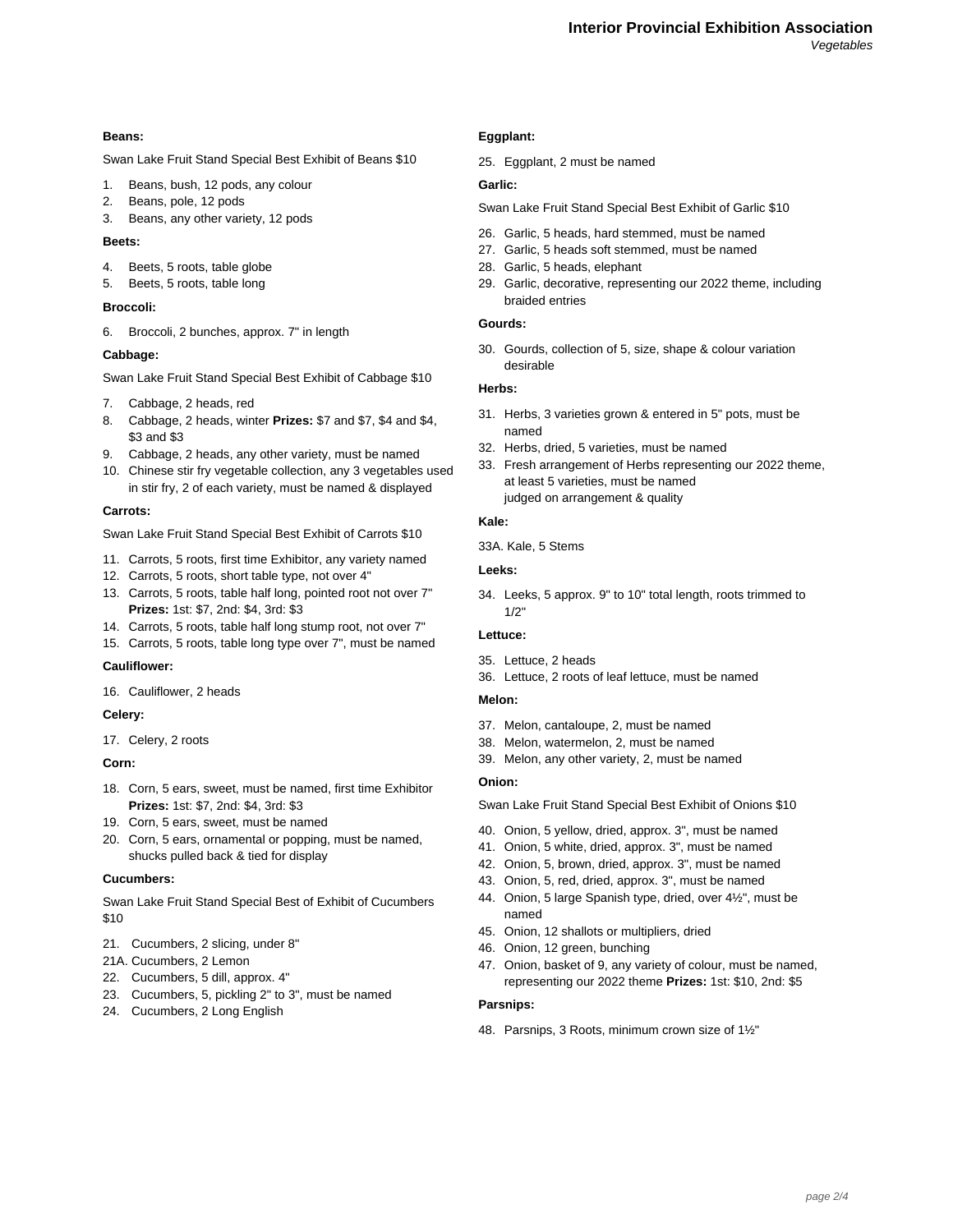**Peas:**

49. Peas, 12 pods, any variety, stems Intact

**Peppers:**

Swan Lake Fruit Stand Special Best Exhibit of Peppers \$10

- 50. Peppers, 3 sweet red, any variety, must be named
- 51. Peppers, 3, sweet green, any variety, must be named
- 52. Peppers, 3 sweet yellow, any variety, must be named
- 53. Peppers, 3 sweet, any other colour, must be named
- 54. Peppers, 3, hot, any variety, must be named
- 55. Peppers, basket of 9, any variety or colour, must be named, representing our 2022 theme **Prizes:** 1st: \$10, 2nd: \$8, 3rd: \$5

# **Potatoes:**

Swan Lake Fruit Stand Special Best Exhibit of Potatoes \$10

- 56. Potatoes, 5, first time Exhibitor, any variety, must be named, cleaned but not washed
- 57. Potatoes, 5, early red, must be named
- 58. Potatoes, 5 early white, must be named
- 59. Potatoes, 5, late, netted gem or russet, must be named
- 60. Potatoes, 5, late, white, must be named
- 61. Potatoes, 5, late red, must be named
- 62. Potatoes, 5, late, any other variety, must be named

#### **Pumpkins:**

- 63. Pumpkins, 2, field, over 10", not over 20 lbs
- 64. Pumpkins, 2, table, under 10", stems intact

#### **Radish:**

65. Radishes, 6

## **Rhubarb:**

66. Rhubarb, 5 stalks, approx. 18", tops trimmed to 1" of leaf, base left intact

# **Squash:**

Swan Lake Fruit Stand Special Best Exhibit of Squash \$10

- 67. Squash, 2, Buttercup
- 68. Squash, 2, Golden Hubbard
- 69. Squash, 2, any other variety Hubbard, must be named
- 70. Squash, 2, Acorn
- 71. Squash, 2, Spaghetti
- 72. Squash, 2, Marrow, any variety
- 73. Squash, 2, Zucchini not over 10"
- 74. Squash, 2, any other variety, must be named

#### **Swiss Chard:**

75. Swiss Chard, 2 bunches, roots trimmed, but intact

## **Tomatoes:**

Swan Lake Fruit Stand Special Best Exhibit of Tomatoes \$10

- 76. Tomatoes, 6 cherry, must be named
- 77. Tomatoes, 6, green paste type, not less than 2" in diameter, must be named
- 78. Tomatoes, 6, green, not paste type, not less than 2" in diameter, must be named
- 79. Tomatoes, 6, ripe, paste type, not less than 2" in diameter, must be named
- 80. Tomatoes, 6, ripe, not paste type, not less than 2" in diameter, must be named
- 81. Tomatoes, 6, ripe, not paste type, first time Exhibitor, not less than 2" in diameter, must be named
- 82. Tomatoes, basket of 9, any variety or colour, must be named, representing our 2022 theme

## **Turnip:**

83. Turnip, 2, Swede

## **Root cellar collection:**

84. Root cellar collection, exhibit in a suitable container, 3 varieties 2 of each

choose from cabbage, beets, onions, squash potatoes, carrots, parsnip or turnips

## **FOWLER TROPHY In Memory of Terry Fowler**

- For the individual with the most points in classes 1 to 85. Recipient cannot win this trophy 2 years in a row.
- 85. Vegetables to consist of 5 kinds, named, number as in class entries.

Selected from the following kinds: beans, beets, carrots, cabbage, cauliflower, cucumbers, onions, parsnips, potatoes, rhubarb, squash, tomatoes, turnips, judged on

quality, using table charts. **Entry Fee** \$3.00

Prize Money \$10, \$8, \$5

- 86. Commercial vegetables exhibit:
- Open to any commercial grower or business, including farmer's market's, organic growers. All vegetables must be named. A space of 4'x 4' will be allowed. Unlimited as to variety - quantity

same as number as in class entries. Judged on display, qualities, eye appeal, arrangement &

- artistic design.
- **Entry Fee** \$ 4.00

Prize Money \$25, \$20, \$15, \$10

- 87. Preserved vegetables, ie: dried beans or peas, not canned
- 88. Edible arrangement made with vegetables & herbs, fresh or dried, please use "Our 2022 theme" Sponsor: Okanagan Garden & Roses
- 89. Vegetable garden photo contest, minimum 5" x 7" or maximum 8" x 10" no frames or matting. On back of photo you must have Exhibitors name & phone number, judged on originality, your garden & good photography
- 90. Collection of pickling vegetables, 3 different kind, 3 of each
- 91. "WHAT'S NEW" showcase your new or unusual vegetable **JUNIOR SECTION - up to & including 16 years of age.**

Please put age on entry form.

**Prizes:** \$6, \$4, \$3, \$2 - Unless otherwise noted